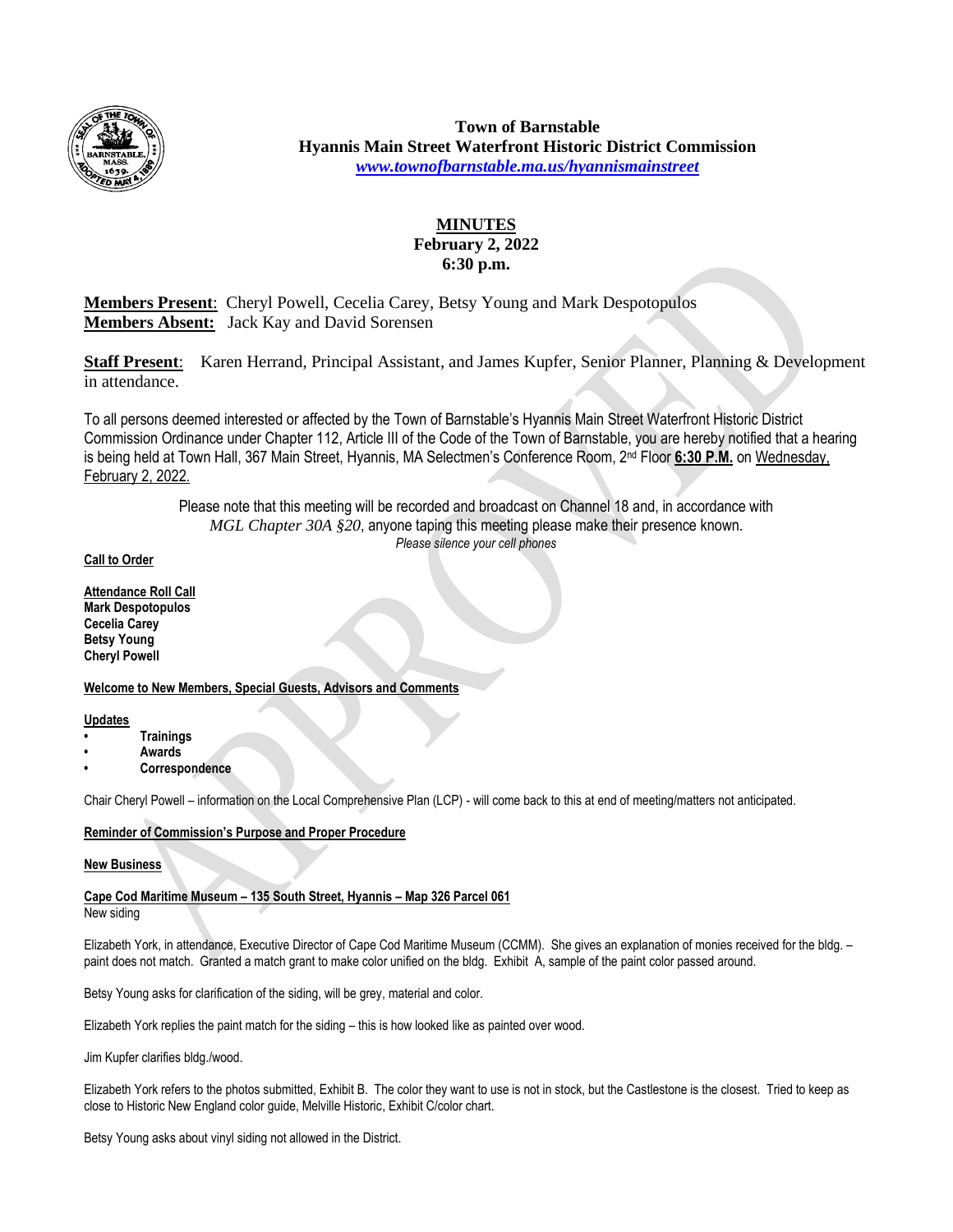Cecelia Carey – pre existing, put on in the '70's.

Jim Kupfer vinyl siding is not recommended, this location has been several different materials over the years. Refers to Staff Report, Exhibit D – paint front siding to match.

Elizabeth York, that was our original idea, but company put in for whole bldg. so we can afford and would like it not to be mismatched.

Jim Kupfer concrete foundation to be painted?

Elizabeth York, yes, a cinder block, refers to Exhibit B – This will be painted white, this area gets very hot/south facing. Would like to keep cool as possible.

Town Council Liaison Kristine Clark in attendance.

#### **Chair Cheryl Powell asks for any public comment. None. Chair closes public comment.**

Betsy Young vinyl siding is not acceptable – but is this quality vinyl siding? Only to be replaced on one side?

Elizabeth York replies that this company specializes in homes that specifically get warm. The vinyl on it now is melting with the sunlight. This should last a long time, built to be baked by the sun. Replacing the south side with vinyl and the other sides painted to match.

Chair Cheryl Powell refers to Staff Report, Exhibit D, *"Commission may wish to confirm the vinyl shall be replaced on all sides at once, and not phased over time. Also the application indicates a color scheme similar to the freestanding sign that exists today. The Commission may wish to confirm that all exterior signage will be updated and painted at once with this application and is intended to match the existing freestanding sign."*

Cecelia Carey agrees with Betsy the pre existing vinyl is fine with her. Off Main Street and this bldg. on a slope so not obvious view.

**Chair Cheryl Powell entertains a motion for the Findings, moved by Betsy Young that this application is compatible with the preservation and protection of the District, seconded by Mark Despotopulos,**

**Vote: Cecelia Carey – aye Betsy Young – aye Mark Despotopulos – aye Cheryl Powell – aye**

**Chair Cheryl Powell entertains a motion for the Certificate of Appropriateness (COA), moved by Mark Despotopulos to issue for the application at 135 South Street as described in the submitted materials, seconded by Cecelia Carey,**

**Vote: Betsy Young - aye Cecelia Carey - aye Mark Despotopulos – aye Cheryl Powell - aye**

**Cape Cod Maritime Museum – 135 South Street, Hyannis – Map 326 Parcel 061**

Sign

Elizabeth York in attendance. Passes around some pictures of the proposed sign, Exhibit E, looking to repaint with similar color scheme. Blue and white lettering.

Betsy Young clarifies where sign will go and repainting of.

Elizabeth York confirms the colors, red and blue – not a logo.

Jim Kupfer also clarifies that the color scheme will be that of the free standing sign.

**Chair Cheryl Powell asks for any public comment. None. Chair closes public comment.**

**Chair Cheryl Powell entertains a motion for the Findings, moved by Betsy Young to find this application to be compatible with the preservation and protection of the District, seconded by Cecelia Carey,**

**Vote: Mark Despotopulos - aye Cecelia Carey - aye Betsy Young - aye Cheryl Powell - aye**

**Chair Cheryl Powell entertains a motion for Certificate of Appropriateness, (COA), moved by Cecelia Carey to issue for the application at 135 South Street as described in the submitted materials, seconded by Betsy Young,**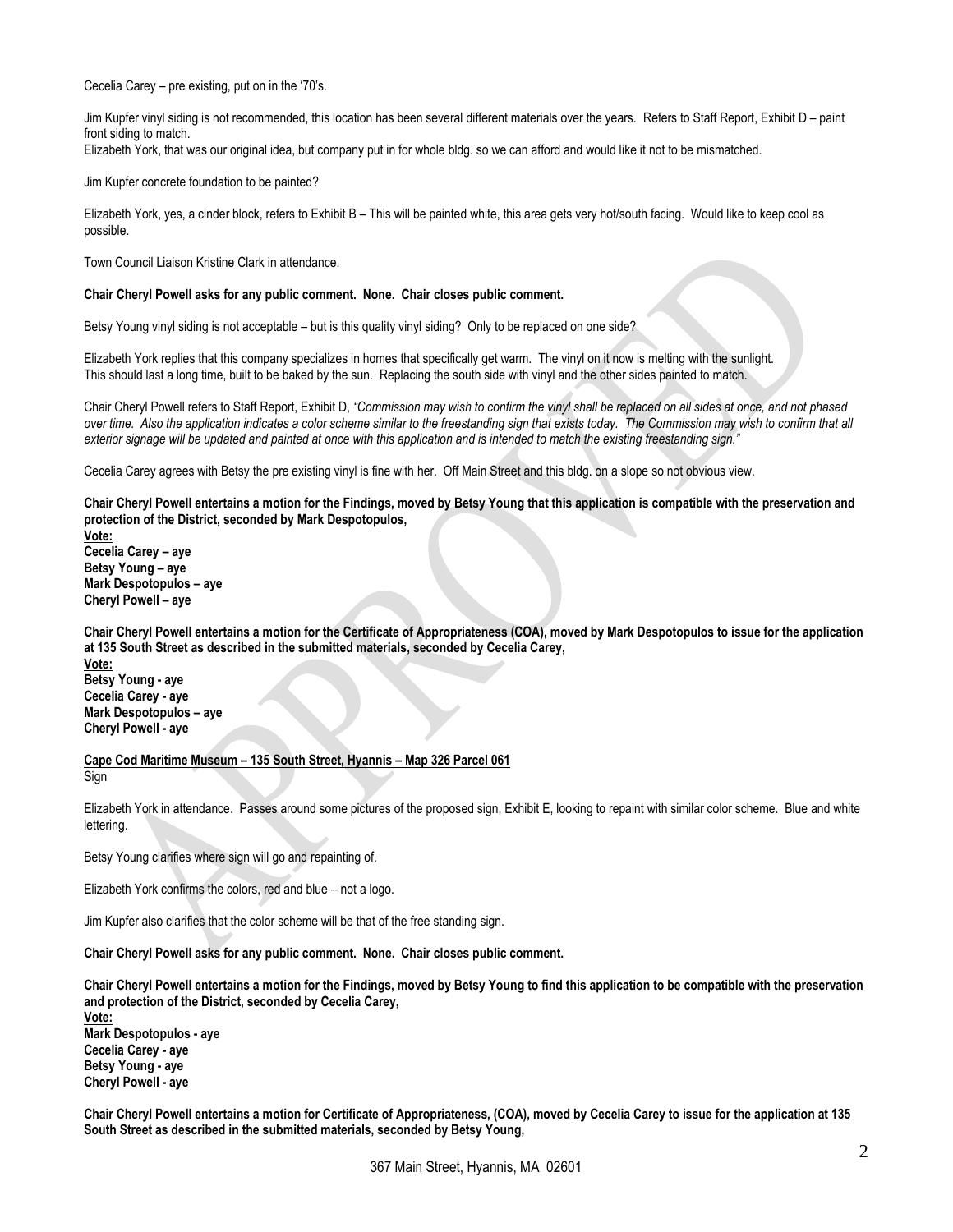**Vote: Cecelia Carey - aye Betsy Young - aye Mark Despotopulos - aye Cheryl Powell - aye**

**CB Perkins Cigar Lounge & Bar – 649 Main Street, Hyannis – Map 308 Parcel 134**

Sign and Flag

No one in attendance for this matter.

**Chair Cheryl Powell entertains a motion to continue this matter to the next meeting, moved by Cecelia Carey to continue the application for 649 Main Street to the next meeting of February 16, 2022, seconded by Mark Despotopulos,**

**Vote: Mark Despotopulos - aye Betsy Young - aye Cecelia Carey – aye Cheryl Powell**

Jim Kupfer gives an update for the Local Comprehensive Plan (LCP). Two year process. Looking for people to get involved. Application on line. Dropped off at several town buildings as well. Feb. 21<sup>st</sup> will see how the effort is going. Memo distributed. All types of people and geographically from all of the villages, the goal is to get diversity.

Chair Cheryl Powell confirms no more than 17 people, minimum of 9 and no more than 17.

Betsy Young asks about commitment. Jim Kupfer replies proposed to be once a month, may be more.

Chair Cheryl Powell reads from LCP Memorandum – "*The Committee shall be constituted and appointed by the Town Manager. Due to the importance and far-reaching impacts of the work to be undertaken by the Committee, the Town Manager will request that all appointments to the Committee be*  ratified by the Town Council.The following will be considered when selecting appointees: The Committee shall include residents from each and all of *Barnstable's seven villages. In addition to No. 1 above, resident representation from Boards/Committees/Commissions, including but not limited to the following will be prioritized:*

- *a. Planning Board*
- *b. Conservation Commission*
- *c. Historical Commission/Old Kings Highway/Hyannis Historic*
- *d. Housing Committee*
- *e. Board of Health*
- *f. School Committee*
- *g. Airport Commission*
- *h. Zoning Board of Appeals*
- *i.* Youth Commission The LCP will set out a vision for growth and development, land use, infrastructure, and resource protection for *this distinctive community and its seven villages, as well as a targeted action plan to guide the Town's future work and resource allocation."*

Chair Cheryl Powell did apply. Only one Commission that serves all 7, and that's Barnstable Historic Commission (BHC), they took this stand that they cover all 7. As stated at Town Council.

Town Council Liaison Kris Clark. Should you be chosen you could represent this/your Commission. Will be public meetings and have public input.

Jim Kupfer, these are all active public workshops. This is to seek input from the whole community, even if not a member of a committee so many ways to get involved in the process.

Town Council Liaison Kris Clark, when not an official member of that committee but choose to come to the meeting, this carries more weight because you care enough to go to the meeting – stay engaged is most important.

Cecelia Carey - question about Town Council Agenda and grant for HHDC from the State, \$37,500 was the amount, to rewrite design and infrastructure plan.

Jim Kupfer will get materials/information for that and send out to all. Updated supplemental guidelines. Will send out first thing in the morning to Commissioners.

#### **Matters not Reasonably Anticipated by the Chair**